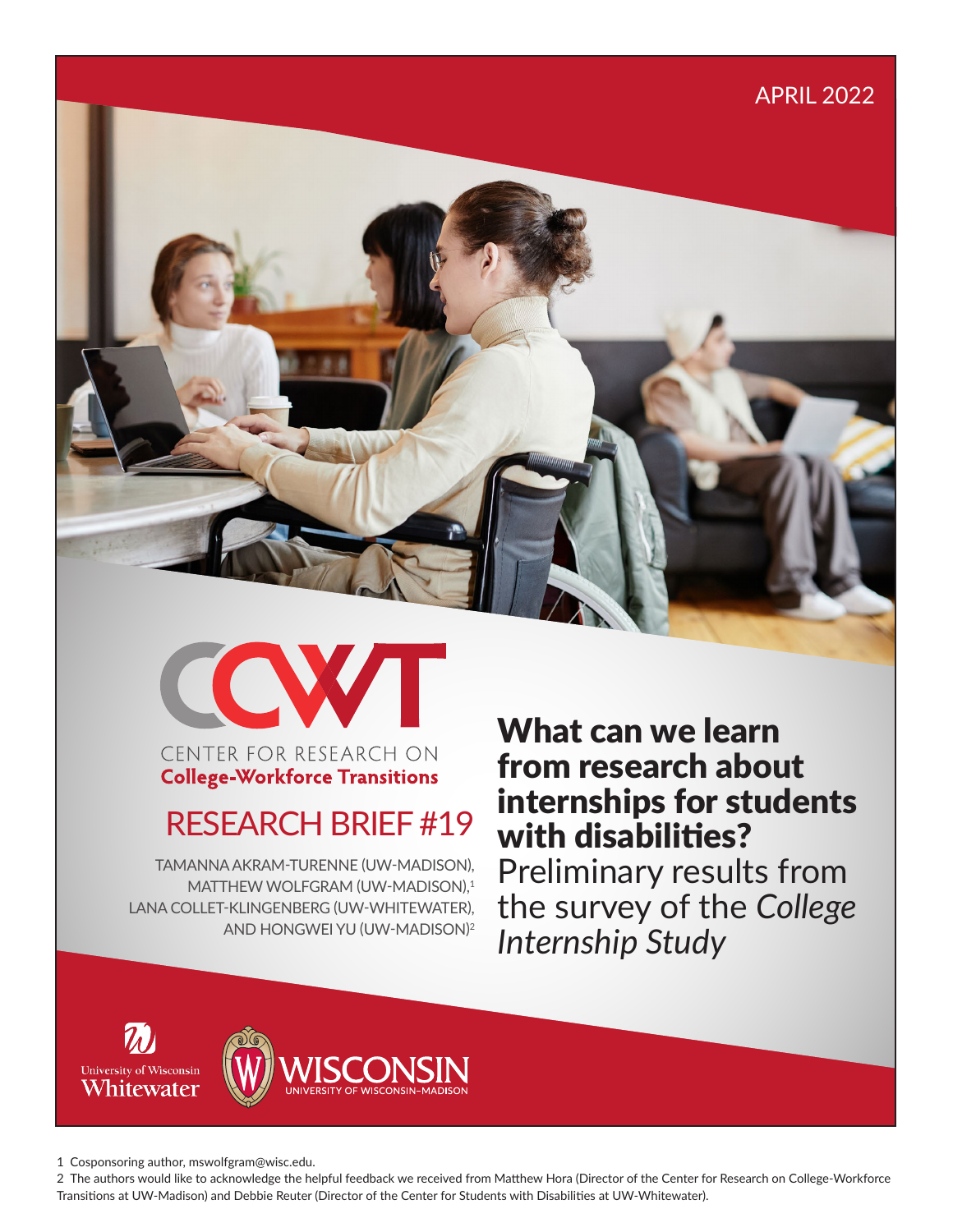### **Introduction**

Internships in higher education provide academic and career development opportunities during college and post-graduation. They help students acquire skills and apply them to real-world work challenges and cultivate a sense of career adaptability (Tu, 2022). There have been many studies that focus on the benefits of participating in an internship, including influencing students' career decisions (Powers et al., 2018), students' work ethic and preconceptions about the professional world (Taylor, 1988), students' understanding of employability (Green et al., 2011), among other studies that document many other positive outcomes for students (Gillespie et al., 2020; Hora et al., 2017). However, there are significant barriers to accessing internships that can arise as a result of the students' socio-economic status, their limited time, family obligations, academic commitments (Hora, et al., 2019), as well as raced, classed, gendered and other intersectional identity-factors (Wolfgram et al., 2021).

One particular group that often faces significant barriers to internship participation is students with disabilities. A review of recent case law related to the Individuals with Americans with Disabilities Act (ADA) and other disability-related labor laws and government rules, reveals that two major issues that students with disabilities face are(1) satisfying academic and technical prerequisites for a program and (2) disclosing their disability status and requesting appropriate accommodations (Briel & Getzel, 2001). More research is needed on how disability-stigma impacts students' access to internships, especially for students who decline to disclose their disability to potential or current internship supervisors. The research literature

highlights the importance of accessing and experiencing internships for students with disabilities and sparks a conversation about limitations to accessing internships and other issues that may add to the difficulty of the transition to post-college work (Barnes, 2009). Companies have included internship programs as a hiring pipeline in order to create a more diverse workforce (Moss-Pech, 2021). Colleges have programs that help student placements by determining accommodations to ensure students with disabilities have equal access to opportunities (American Psychological Association, 2011). Still, there is a lack of research that measure the levels of participation and discuss the barriers to access for college students with disabilities.

This report reviews some of the relevant research literature about the experiences and barriers to internship participation for college students with disabilities, presents preliminary findings from the survey of the *College Internship Study* about the experiences and barriers of a small sample of students who disclosed their disability status during the survey ( $n=140<sup>3</sup>$ ), summarizes recommendations for practitioners who support students with disabilities, and discusses directions for future research.

**There is a lack of research that measures the levels of participation and addresses the barriers to access for college students with disabilities.** 

3 One student with disabilities did not provide specific information about the type(s) of disabilities.

**internships, especially for students who decline to disclose their disability to their potential or current internship supervisor.**

**More research is needed on how disability-stigma impacts students' access to**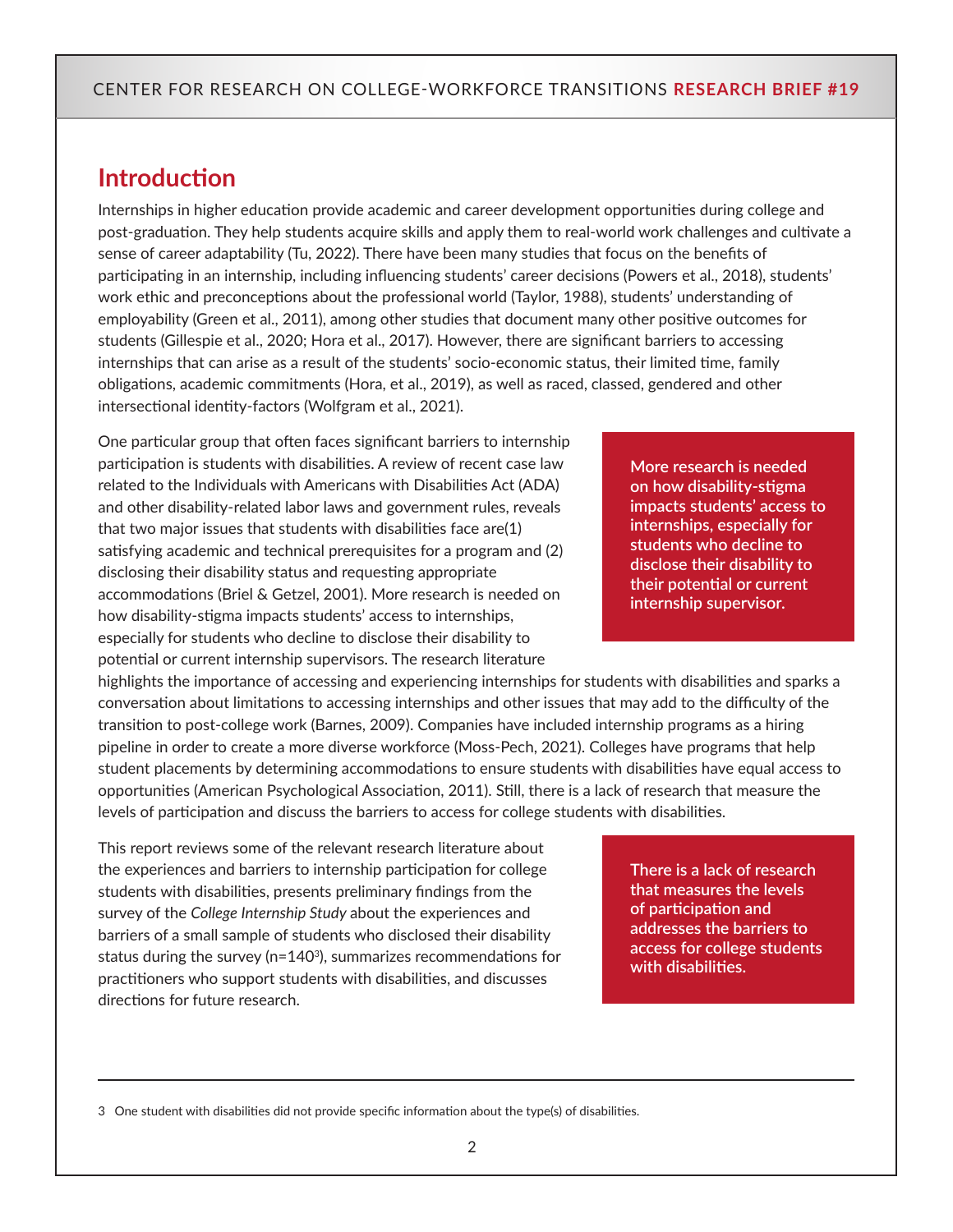# **Students with disabilities in the United States**

In 2019–20, 7.3 million students, or 14 percent of all public school students ages 3–21, received special education services under the Individuals with Disabilities Education Act (IDEA). The most common category of disability reported in this sample was specific learning disabilities (33%). The 2019 National Center for Education Statistics (NCES) report of undergraduates provides comprehensive information on approximately 20 million undergraduates who were enrolled in Title IV postsecondary institutions in the US during the 2015–16 academic year (Radwin et al., 2018). According to the report, 19.5% of students reported having "Any disability." This category of disability includes students who reported having deafness or serious difficulty hearing; blindness or serious difficulty seeing even with glasses; a physical, mental, or emotional condition causing serious difficulty concentrating, remembering, or making decisions; or serious difficulty walking or climbing stairs.

Students may have more than one disability, which may amplify barriers to education and career success, particularly for career tracks that are both competitive and involve work-based learning experiences as a professional gatekeeping process. In STEM education and careers, for example, the NSF (2021) has recently reported data indicating that scientists and engineers who report one or more disabilities, have an unemployment rate of 5.27% which is significantly higher than the national average (only 3.70%); whereas the unemployment for those who did not disclose a disability is well below the US labor market at 2.33%.

# **Legal and Policy Issues**

Important factors that impact the policies and supports for academic accommodations are Section 504 of the Rehabilitation Act and the Americans with Disabilities Act, both of which obligate universities to ensure equal access to educational programs. Briel & Getzel (2001) have documented the impact of this legal and policy context on internship participation at Virginia Commonwealth University (VCU). The authors discuss issues of students trying to meet academic and technical standards for a program and disclosing their disability status to request accommodations. At VCU, they identify support strategies for students with disabilities pursuing internships to encourage career readiness upon completing postsecondary education, which includes an institution-specific program designed to support students with disabilities to access useful services. Students self-identify their accommodation needs and the VCU Career Connections Program staff prioritizes placement assistance, on-site learning strategies, and instructional and additional community support systems available to students. Similarly, Bellman and colleagues (2014) studied the University of Washington's work-based learning projects for students with disabilities to measure academic and career success and propose recommendations to encourage participation in such opportunities. They found that, through participating in these work-based learning programs, students experienced increased employment success, knowledge about career fields, and adaptability to work with colleagues, motivation, and skills to self-advocate for accommodations.

Employers, who are federal contractors and subcontractors, are required by law to provide equal employment opportunity to qualified people with disabilities. The benchmark is having at least 7% of their workforce be individuals with disabilities. Employers often integrate this form into job applications to diversify the applicant pool.

Riesen and colleagues (2021) also indicate ambiguities of the status of internships in the Fair Labor Standards Act in terms of laws, regulations, and requirements for employers. Although work-based learning is essential,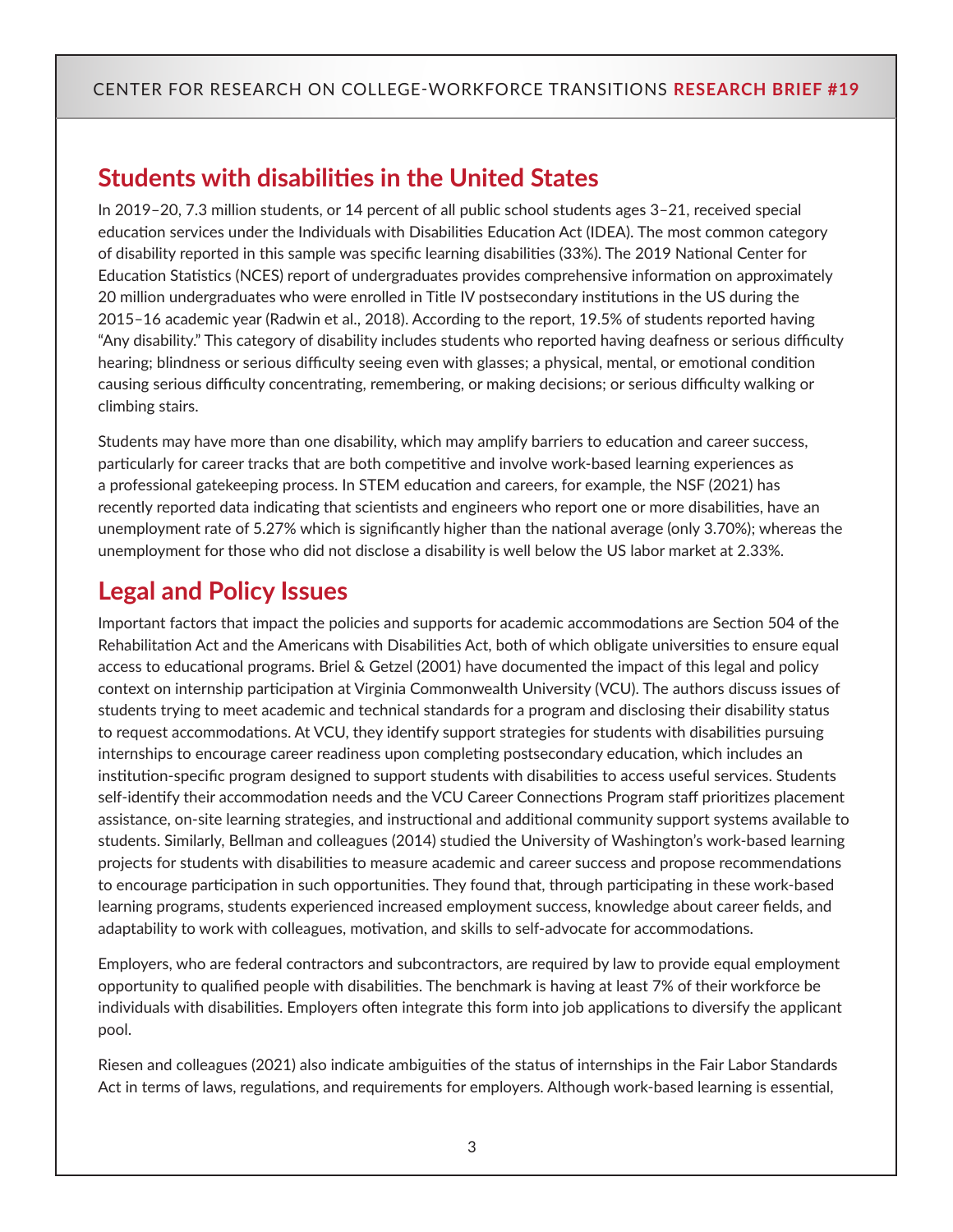the policies to support students with disabilities are often murky and require more detailed analysis to best support such students. An interesting case study is students in sports management and administration programs. Barnes (2009) explicitly discusses best practices and necessary accommodations for students in that field with required laws in mind to help understand outcomes for such field-specific internship participation where there are pre-existing barriers due to the nature of the sports area.

# **The intersectionality of barriers to internship participation**

Although internships yield several benefits, the opportunity to locate and participate in internships is not equal across student demographic and socioeconomic contexts. There are multiple complex barriers to internship participation for students who are socially and institutionally minoritized by race, gender, and other contextual factors. These multiple social and economic factors intersect and amplify barriers to internship participation (Wolfgram et al., 2021). This issue of the intersectional amplification barriers to internship participation may be further compounded by disability, including the potential amplification entailed by the experience of managing multiple disabilities along with other raced, classed, and gendered forms of marginalization.

The research literature also indicates how intersectional factors of raced, classed, and gendered identities can impact how students with disabilities experience and benefit from internships. For example, one survey study (Burgstahler & Bellman, 2009) found important positive outcomes for students with disabilities who participated in STEM-related internships, such as levels of career motivation, job skills, teamwork skills, and practical knowledge of accommodation strategies. However, the study found variation associated with perceived levels of benefit, with female students reporting more benefits than male students, high school students reporting more benefits than college students, and Caucasian students reporting more benefits than non-Caucasian students.

Such evidence of the coordination of disability status across race and gender statuses suggests that disability may function as a "master status" that establishes a strong barrier to students' education and career college pathways, similar to how legality functions as a master status impacting undocumented students access to the US labor market (Terriquez, 2015). In particular, evidence suggests that the stigma associated with disclosing a disability during the internship process can have an impact on student participation and outcomes of internships. For example, students with visible disabilities—such as a student with a physical disability requiring the use of a wheelchair, for example—were more likely to report that they learned about disability-related work-site accommodations as they received support managing accommodation for internships. However, students with invisible disabilities—such as learning disabilities, mental health, or chronic health conditions—may feel stigmatized by disclosing their disability and thus, may not benefit from the practical experience of negotiating accommodations in their internships. Overall, these findings suggest the need for more research both on the intersectional factors that impact how students experience college internships and how those factors moderate the outcomes of internships, as well as the impact of various forms of disability—including both publicly visible and publicly invisible forms of disability with differing levels and modes of social stigma—on internships.

The research literature (e.g., Briel & Getzel, 2001) indicates that stigma associated with the disclosure of disabilities impacts students' participation and outcomes of college internships. The next section presents preliminary findings from the survey of the *College Internship Study.* Through the research conducted at several institutions across the US, we gathered data to measure the number of students with disabilities and their participation in internships, and how the outcomes of their experiences are affected.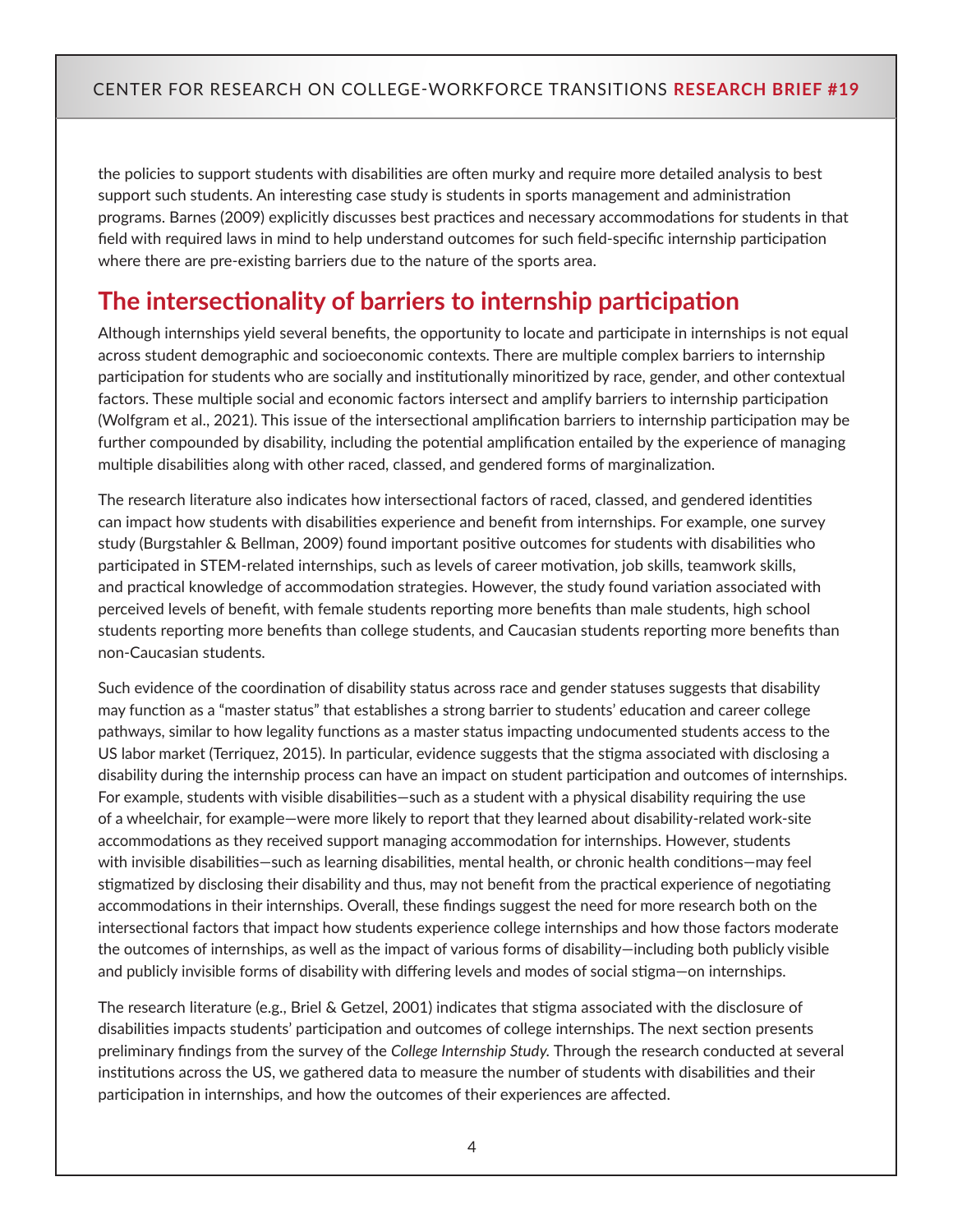# **Students with Disabilities in the** *College Internship Study:* **Preliminary findings**

The *College Internship Study* examines the long-term impacts of internships on students' lives and careers. It is a mixed-methods, longitudinal research project that aims to document the characteristics of undergraduate students' internship experiences, investigate how internship participation is related to certain student characteristics, and analyze how participating in an internship affects students' career trajectories. We collected quantitative data on internship participation for students with disabilities and the types of internships, learning outcomes, and barriers.

### **Data collection instruments and sample**

We used the *College Internship Study* survey to collect data. Students were asked to provide demographic information (age, race, and gender, disability status, etc.), internship participation information, as well as financial and social class related information. Students who had completed an internship were asked to report additional descriptive information about their internship was collected, including internship compensation and duration, and features of organizations that housed the internship. And students who had not completed an internship were asked to describe their reasons for not taking internships and any barriers that have prevented them from taking an internship. A total of 2,432 students from 9 institutions of higher education in the US answered this survey item. Of these participants, 140 students reported they had a disability while 2,292 students reported not having a disability.

In this sample, female students were overrepresented in both students who disclosed (65.5% n=91) and those who did not disclose a disability (64.6% n=1,480). White students accounted for a higher percentage of students who disclosed a disability relative to those who did not (50.7% n=71 vs 43.2% n=990). Hispanic/

Latino accounted for a relatively smaller percentage of students in the group that disclosed a disability relative to the group of those who did not (12.9% n=14 vs 19.7% n=452). African American/Black students account for similar percentage of students in both groups (28.6% n=40 vs 25.6% n=586).

Among these 140 students who disclosed a disability on the survey, 15.7% (n=22) of students have Attention Deficit or Attention Deficit Hyperactivity disability, 16.4% (n=23) of students suffer from Psychological or Mental Health Disability, 12.1% (n=17) of students suffer from Chronic Health. Eighteen point six percent (n=26) of respondents reported other types of disabilities.

**The major categories of disability that students disclosed during the College Internship Study include Attention Deficit or Attention Deficit Hyperactivity, Psychological or Mental Health Disability, and Chronic Health issues.**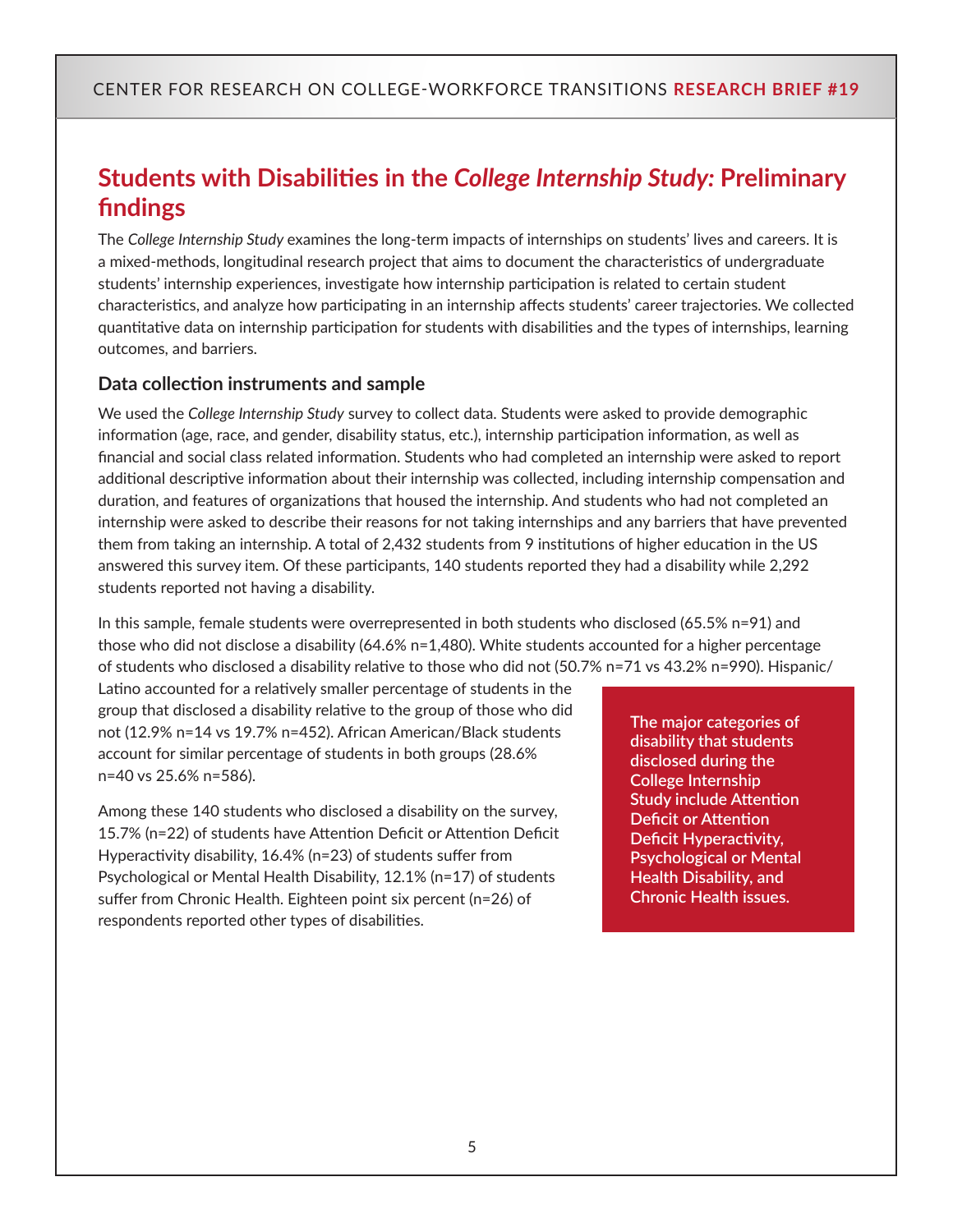#### **Table 1. Student disability types**

| <b>Disability Types</b>                              | <b>Number of Observations</b> | Percentage |
|------------------------------------------------------|-------------------------------|------------|
| Other                                                | 26                            | 18.6%      |
| Psychological or Mental Health Disability            | 23                            | 16.4%      |
| Attention Deficit or Attention Deficit Hyperactivity | 22                            | 15.7%      |
| <b>Chronic Health</b>                                | 17                            | 12.1%      |
| Mobility Impairment                                  | 14                            | 10.0%      |
| Learning Disability                                  | 12                            | 8.6%       |
| Autism Spectrum                                      | 8                             | 5.7%       |
| Decline to answer                                    | 8                             | 5.7%       |
| <b>Hearing Loss</b>                                  | $\overline{4}$                | 2.9%       |
| <b>Visual Disability</b>                             | $\overline{4}$                | 2.9%       |
| Traumatic Brain Injury                               | 1                             | 0.7%       |
| <b>NA</b>                                            | 1                             | 0.7%       |

### **Analysis Method**

In this research study, we examined whether there are significant differences between students with and without a disability in internship participation outcomes; or in the barriers that may have that have prevented them from internship participation. Informed by the research literature and our own internship inquiry, we studied three key aspects of internship participation, namely prevalence and purpose, internship quality, as well as equitable access (Hora et al., 2020). Specifically, we selected several key items that assess these dimensions and presented preliminary research results. It is our hope that these findings can help design tools and interventions that promote internship participation and work-based learning for students with disabilities.

Chi-square test and t-test were conducted to address our research questions. Specifically, Chi-square test was conducted to examine whether there are differences between students with and without disabilities in categorical variables of interest (e.g., internship participation barriers, paid or unpaid internships). And t-test was used to evaluate group differences in means of continuous variables (e.g., internship experiences such as internship duration, career adaptability, supervisor support and mentoring, academic and career development) across disability status.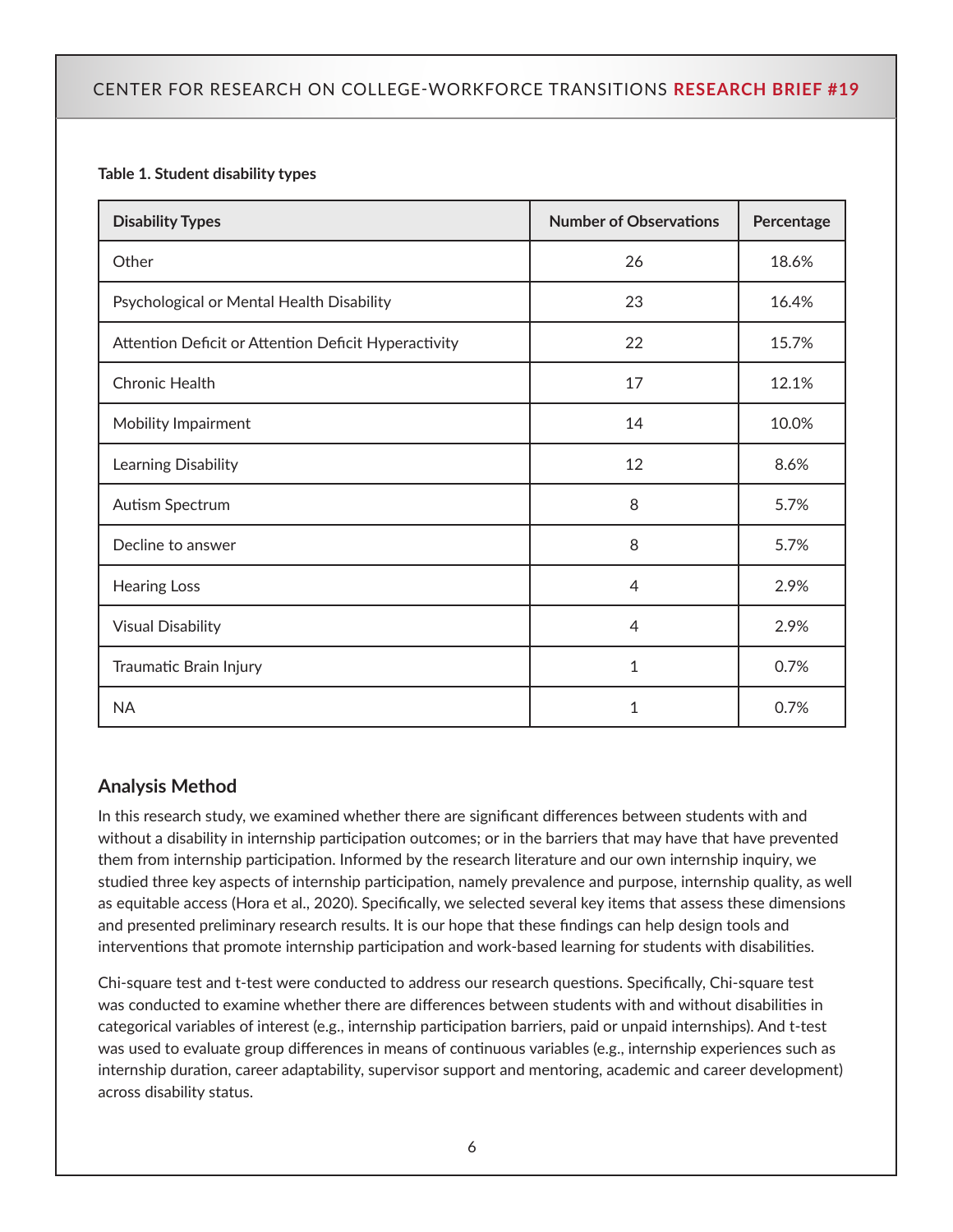#### **Internship Participation and Duration**

Results reveal there are no significant differences in internship duration between these two groups (t = -1.159, df = 705, *p =* .247). On the other hand, students with disabilities are less prone to participate in internship relative to students without disabilities (χ2  $= 5.399$ , df = 1, p = .020). It seems that students with disabilities are likely to take unpaid internship positions, whereas the students without disabilities are more likely to take paid internship positions (χ2= 8.893, df = 2, *p =* .012). For those who participated in an internship, a higher percentage of students with disabilities attend

**It seems that disability students are more likely to take unpaid internship positions in contrast with students who did not disclose a disability.**

internships offered by government agency (7.14% vs 6.20%), whereas a higher percentage of students without disabilities take internships from for-profit companies (12.79% vs 3.57%). Since government agencies more frequently offer unpaid internships, this might partially explain why students with disabilities are more likely to take unpaid internships (χ2 =10.997, df = 3, *p =* .012). Inequitable access to paid internship may impact student internship learning experiences and subsequent employment outcomes.

#### **Internship Learning Outcomes**

There are no significant differences between the students with and without disabilities in career adaptability ( $t = .783$ , df = 2430,  $p =$ .434), supervisor support (t = 1.512, df = 713, *p =* .131), academic development (t =  $1.179$ , df =  $404$ , p =  $.239$ ) and career development  $(t = .699, df = 713, p = .485)$ . Yet, there is a significant difference between students with and without disabilities in supervisor mentoring (t = 2.014, df = 713, p = .044). Students with disabilities are less likely to report high level of supervisor mentoring (Mean=3.17 SD=1.17; Mean=3.52 SD=.913).

#### **Possible Internship Barriers**

Overall, evidence from the survey of the *College Internship Study*  indicates that students both with and without disabilities report significant barriers to internship participation.

Results indicate that students with and without disabilities are equally likely to report heavy course load (χ2=4.495, df = 2, *p =* .106) and insufficient pay (χ2=4.452, df = 2, *p =* .108) as important barriers for internship participation. On the other hand, students with disabilities are more prone to view work at the current job ( $χ$ 2=6.153, df = 2,  $p = .046$ ), lack of transportation ( $χ2=9.303$ , df = 2,  $p = .010$ ), lack of

childcare services ( $\chi$ 2 = 4.676, df = 2, p = .096), and lack of internship

opportunities in their fields ( $χ2=5.400$ , df = 2, p = .067) are barriers that had prevented them from getting an internship.

Interestingly, while both students with and without disabilities stated that they faced considerable barriers to internship participation, only a small percentage of students actually disclosed that they faced educational

**There is a significant difference between students with and without disabilities in supervisor mentoring. Students with disabilities are less likely to report high level of supervisor mentoring.** 

**The evidence from the survey of the College Internship Study indicates that students both with and without disabilities report significant barriers to internship participation.**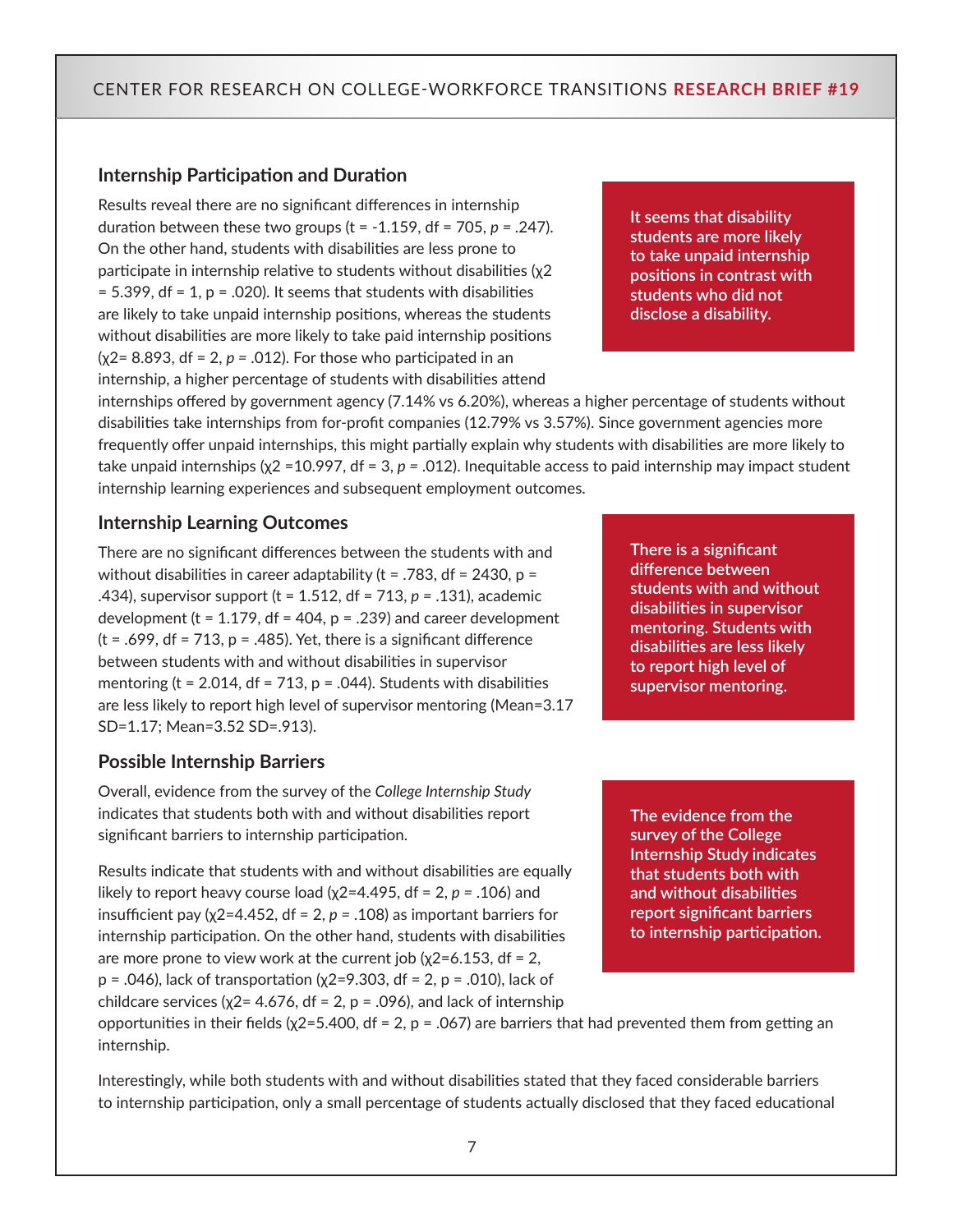challenges associated with a disability. Significant findings included that for those students who did disclose a disability, they were more likely to participate in an unpaid internship (in particular, in the government sector), and their internship supervisors were less likely to provide a quality mentorship experience than their peers who did not disclose a disability. There is strong evidence that unpaid interns often receive less supervisory support and mentorship than their paid peers, perhaps because supervisors are more likely to invest time and social-emotional support in interns who are also being invested in financially (McHugh, 2017). The association that college students with disabilities are more likely to participate in unpaid internships, and that they report lower levels of mentorship, should be a cause for concern for educators and employers who support their education and career goals.

# **Recommendations to support internships for college students with disabilities**

Given the findings from the survey of the *College Internship Study*, it will be important for educators and employers to support students with disabilities' access to paid internships and to ensure that such internships maintain appropriate levels of supervision and mentoring.

The research literature describes several pedagogical practices and support services that can enhance access, experiences, and outcomes of internships for college students with disabilities. For example, research documents the importance of increasing campus life participation for students with disabilities (Johnson, 2000) and of partnering with relevant industries to support students (Farley & Vorwald, 1993), both of which can be oriented to improving access and support for internship and other career development opportunities.

Campus disability service providers are experts on providing academic and employment accommodations to students with disabilities. These service providers also support employers on how to work with individuals with disabilities, which can include interns. Educators and service providers are encouraged to help students access appropriate career advising on campus and to provide advice and support related to the specific issues of disclosing and negotiating internship accommodations. Note that of the problem of disability-related stigma students may choose to not disclose a disability to their potential or current internship supervisor.

Online internships provide more flexibility for students to participate in internship opportunities remotely but replaces the traditional face-to-face interactions that further their experiences. Virtual internships are often considered a way to access a more diverse pool of participation, including for college students with disabilities (Kraft, Jeske, & Bayerlein, 2019). Virtual internships reduce geographical and physical access barriers, ideally without limiting needed communication between interns and employers. Although virtual internships were not widely popular prior to the COVID-19 pandemic, many employers made the switch to transition to virtual internships while trying to retain the essence of a traditional face-to-face internship experience. It is important to note, however, that while there is potential for virtual internship to increase access for student with disabilities, a national survey of virtual internships during the pandemic found that such internships are often unpaid. Students who participated in virtual internship/online internship also reported lower satisfaction, career and academic developmental value, skills development, network development, and high-skill tasks than in-person interns. (Hora, Lee, Chen, & Hernandez, 2021). In consequence, educators and service providers are encouraged to provide extra attention that such internships provide high-quality learning opportunities for students.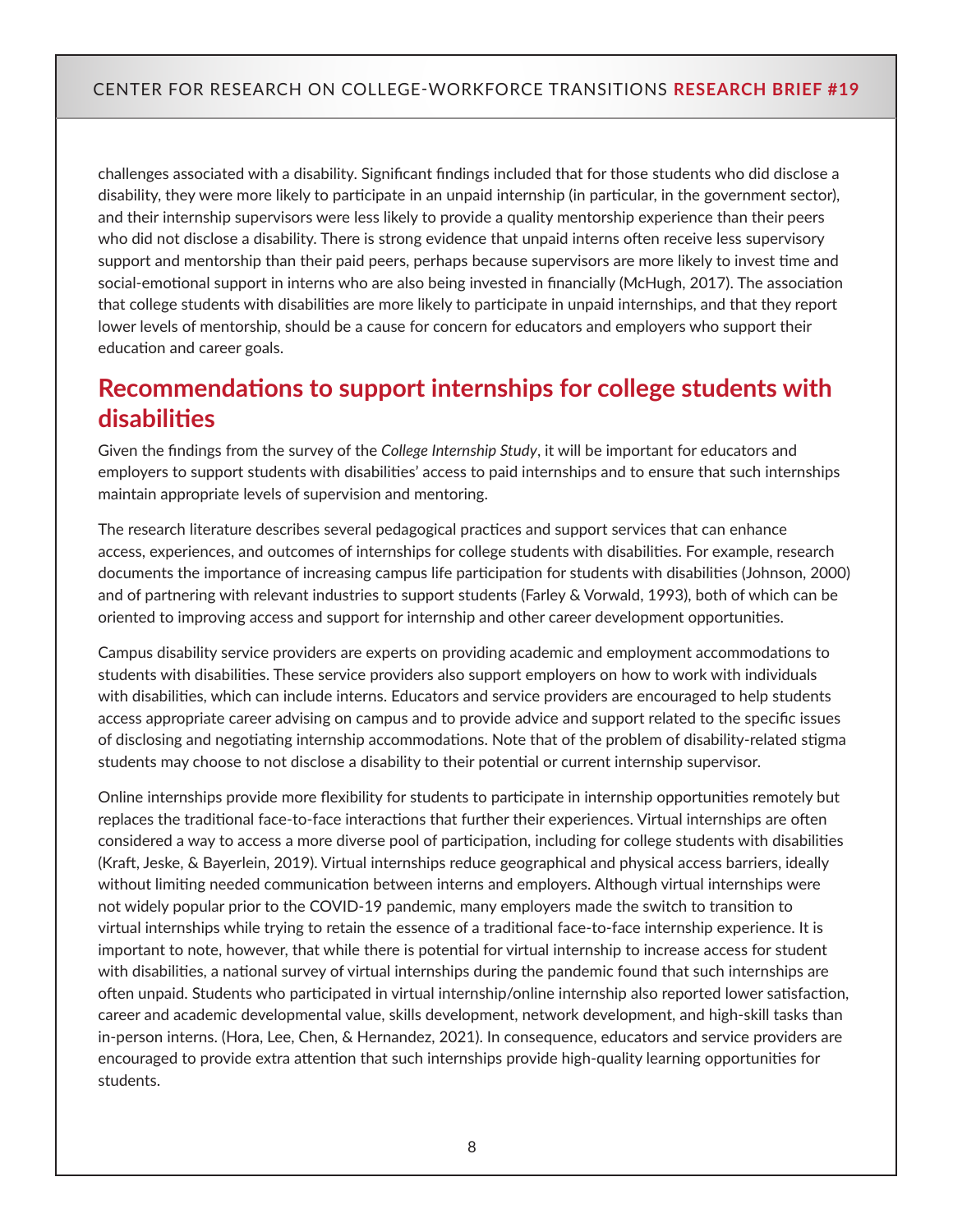# **Questions for future research**

There is a real need for research on all aspects of college internships for students with disabilities, from measuring rates of participation, to research on the barriers, characteristics, and outcomes of internships for students with disabilities, to studies on the best practices and institutional resources need to support the college-workforce transition for students with disabilities. A few research foci to consider as priorities include the following suggestions.

- There is a lack of rigorous and reliable national data on internship participation for students with disabilities. More work is needed to determine the best ways to measure student experiences related to participation in internship programs and the barriers they may face.
- Research is needed on the impact of disability-stigma in the internship application process, and its consequences for supervision, mentorship, and work-task design. Qualitative research which collects interview materials from interns with disabilities, including life-history and longitudinal follow-up interviews, will likely provide rich data about the experiences of interns with disabilities. Ethnography of internship sites and experiences, and participatory action research conducted by college students who are themselves advocates and allies of students with disabilities, are also appropriate methods to document the experience and consequences of disability-stigma on internships. It will be particularly important for such investigations to document and analyze the intersectional nature of barriers to internship participation and career success.
- Evidence suggests that there may be important differences in the experiences and outcomes of students with disabilities, depending on the stigma and social visibility of the disability. More research is needed to measure the consequences of different forms of disability on internship access and experiences—comparing all varieties of disability, including psychiatric, learning, physical, perceptual, communication, and other forms.
- Lastly, universities provide different levels and forms of support for students with disabilities. Research and evaluation studies are needed to measure the effectiveness of support services for interns with disabilities, both at colleges as well as at the sites of internship programs, and to identify and theorize the factors that moderate the success of college work-force transitions for students with disabilities.

# **Conclusion**

Students with and without disabilities experiences barriers to college internships (Hora et al., 2019; Wolfgram et al., 2021). From the survey of the *College Internship Study*, we are able to see that internship participation for students with disabilities is different from their counterparts when evaluating the essential components of an internship. Students with disabilities are less likely to participate in internships, and to access paid internships in particular; and they report less supervisor mentoring than their peers. Further research should investigate ways to support students as they navigate the internship experience and to assist institutions to develop effective internship programming that supports the needs and concerns of students with disabilities. It will be important to ask more questions about how internship participation for students with disabilities relates to their academic fields, and to evaluate the level and degrees of supports that they receive from their respective departments to succeed in the college-workforce transition.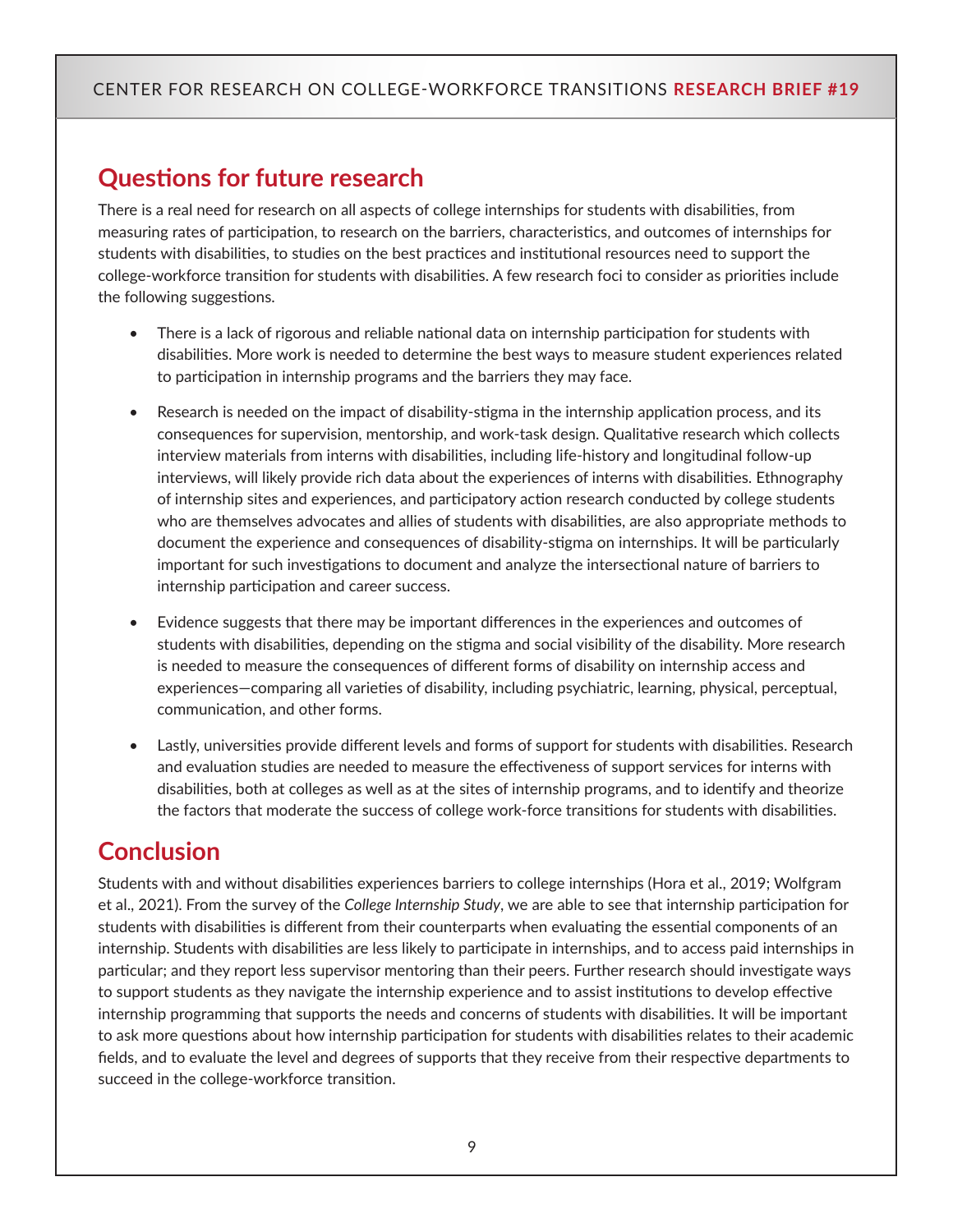# **Work Cited**

- American Psychological Association. (2011). *Students With Disabilities in the Social and Behavioral Sciences.*  Washington, DC.: American Psychological Association. Retrieved from [https://www.apa.org/pi/disability/](https://www.apa.org/pi/disability/dart/toolkit-one) [dart/toolkit-one](https://www.apa.org/pi/disability/dart/toolkit-one)
- Bellman, S., Burgstahler, S., & Ladner, R. (2014). Work-based learning experiences help students with disabilities transition to careers: A case study of University of Washington projects. *Work, 48*(3), 399-405.
- Burgstahler, S., & Bellman, S. (2009). Differences in perceived benefits of internships for subgroups of students with disabilities. *Journal of Vocational Rehabilitation, 31*(3), 155-165.
- Briel, L., & Getzel, E. (2001). Internships in higher education: Promoting success for students with disabilities. *Disability Studies Quarterly, 21*(1).
- Barnes, J. (2009). Sports management and administration internships and students with disabilities: Responsibilities and practices for success. *Quest, 61*(2), 191-201.
- Farley, G., & Vorwald, D. (1993). Facilitating internships for students with disabilities. *Hospitality & Tourism Educator, 5*(3), 47-50.<https://www.tandfonline.com/doi/abs/10.1080/23298758.1993.10685503>
- Getzel, E. E., & Wehman, P. (2005). *Going to College: Expanding Opportunities for People with Disabilities.* Brookes Publishing Company. PO Box 10624, Baltimore, MD 21285. Chapter "Internships and Field Experiences" (Lori W. Briel and Elizabeth Evans Getzel).
- Gillespie, I, Zhang, J., & Wolfgram, M. (2020). *Psychosocial Factors and Outcomes of College Internships: An Integrative Review. Center for Research on College-Workforce Transitions, University of Wisconsin-Madison*  (Literature Review No. 3). [https://ccwt.wceruw.org/wp-content/uploads/2021/02/CCWT\\_report\\_LR-](https://ccwt.wceruw.org/wp-content/uploads/2021/02/CCWT_report_LR-Psychosocial-Factors-and-Outcomes-of-College-Internships.pdf)[Psychosocial-Factors-and-Outcomes-of-College-Internships.pdf](https://ccwt.wceruw.org/wp-content/uploads/2021/02/CCWT_report_LR-Psychosocial-Factors-and-Outcomes-of-College-Internships.pdf)
- Green, B. P., Graybeal, P., & Madison, R. L. (2011). An exploratory study of the effect of professional internships on students' perception of the importance of employment traits. *Journal of Education for Business, 86*(2), 100- 110.
- Johnson, D. (2000). Enhancing out-of-class opportunities for students with disabilities. *New Directions for Student Services, 2000*(91), 41-53.
- Hora, M. T., Lee, C., Chen, Z., & Hernandez, A. (2021). *Exploring online internships amidst the COVID-19 pandemic in 2020–2021: Results from a multi-site case study* (WCER Working Paper No. 2021-5). University of Wisconsin–Madison, Wisconsin Center for Education Research.
- Hora, M.T., Wolfgram, M. & Thompson, S. (2017). *What do we know about the impact of internships on student outcomes? Results from a preliminary review of the scholarly and practitioner literatures* (Research Brief No. 2). Center for Research on College-Workforce Transition, University of Wisconsin-Madison. [https://ccwt.](https://ccwt.wceruw.org/wp-content/uploads/2021/02/CCWT-report-Designing-Internship-Programs.pdf) [wceruw.org/wp-content/uploads/2021/02/CCWT-report-Designing-Internship-Programs.pdf](https://ccwt.wceruw.org/wp-content/uploads/2021/02/CCWT-report-Designing-Internship-Programs.pdf)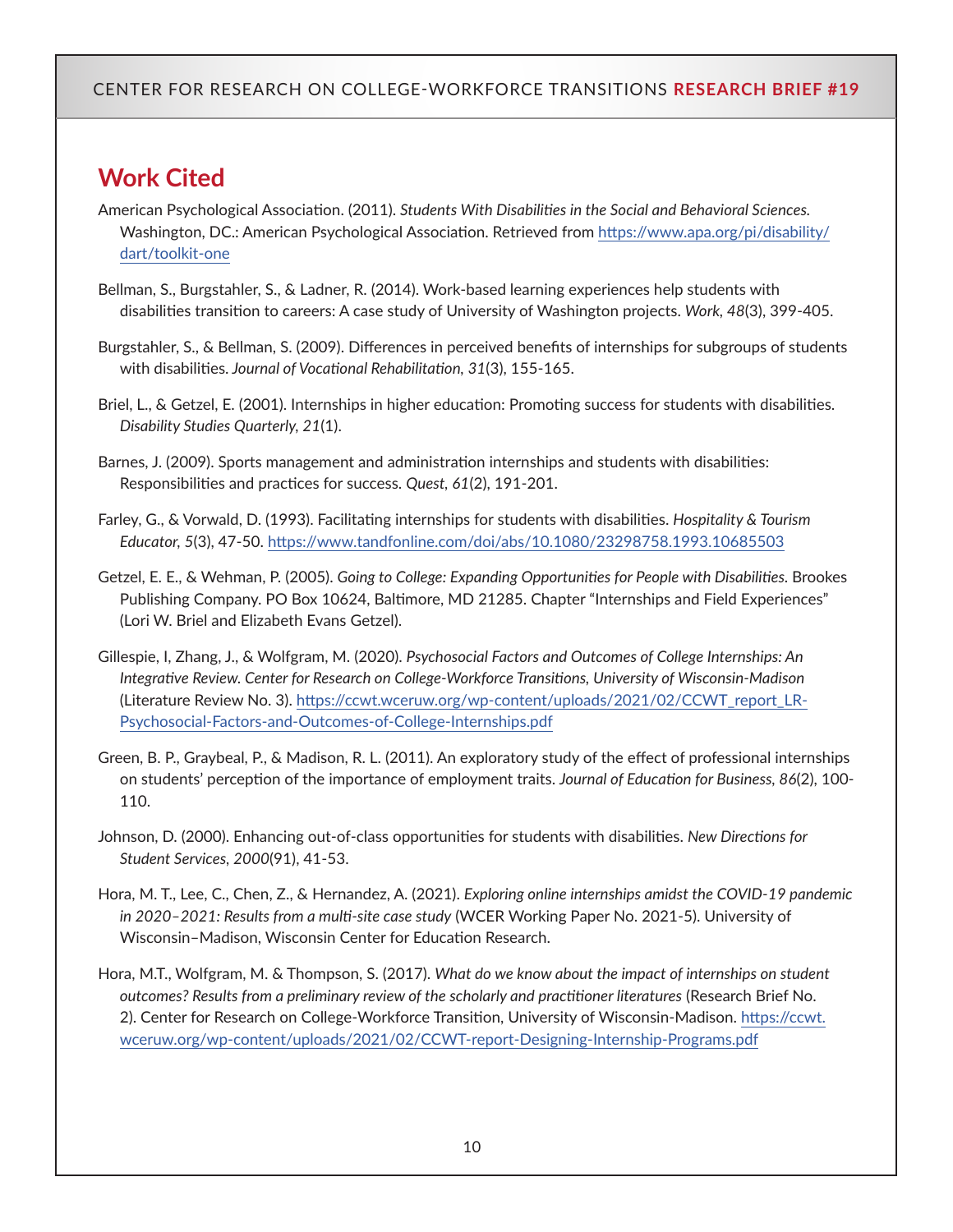- Hora, M.T., Wolfgram, M. & Chen, Z. (2019). *Closing the doors of opportunity: How financial, sociocultural and institutional barriers inhibit access to college internships* (Research Brief No. 8). Center for Research on College-Workforce Transitions, University of Wisconsin-Madison. [https://ccwt.wceruw.org/wp-content/](https://ccwt.wceruw.org/wp-content/uploads/2021/02/CCWT_report_Closing-the-doors-of-opportunity.pdf) [uploads/2021/02/CCWT\\_report\\_Closing-the-doors-of-opportunity.pdf](https://ccwt.wceruw.org/wp-content/uploads/2021/02/CCWT_report_Closing-the-doors-of-opportunity.pdf)
- Hora, M.T., Wolfgram, M., Brown, R., Colston, J., Zhang, J., Chen, Z., & Chen, Z. (2020). *The Internship Scorecard: A new framework for evaluating college internships on the basis of purpose, quality and equitable access.*  Research Brief #11. Center for Research on College-Workforce Transitions. University of Wisconsin-Madison. [https://ccwt.wceruw.org/wp-content/uploads/2021/02/ccwt\\_report\\_The-Internship-Scorecard.](https://ccwt.wceruw.org/wp-content/uploads/2021/02/ccwt_report_The-Internship-Scorecard.pdf) [pdf](https://ccwt.wceruw.org/wp-content/uploads/2021/02/ccwt_report_The-Internship-Scorecard.pdf)

Kraft, C., Jeske, D., & Bayerlein, L. (2019). Seeking diversity? Consider virtual internships. *Strategic HR Review.*

- McHugh, P. P. (2017). The impact of compensation, supervision and work design on internship efficacy: implications for educators, employers and prospective interns. *Journal of Education and Work, 30*(4), 367- 382.
- Moss-Pech, C. (2021). The career conveyor belt: how internships lead to unequal labor market outcomes among college graduates. *Qualitative Sociology, 44*(1), 77-102.
- Powers, K., Chen, H., Prasad, K., Gilmartin, S., & Sheppard, S. (2018). Exploring How Engineering Internships and Undergraduate Research Experiences Inform and Influence College Students' Career Decisions and Future Plans. In Proceedings of the American Society for Engineering Education Annual Conference, June 24-27, 2018. Salt Lake City, Utah.
- National Center for Education Statistics (2019). *Profile of Undergraduate Students: Attendance, Distance and Remedial Education, Degree Program and Field of Study, Demographics, Financial Aid, Financial Literacy, Employment, and Military Status: 2015–16.* U.S. Department of Education, Institute of Education Sciences. Retrieved February 20, 2022, from <https://nces.ed.gov/pubs2019/2019467.pdf>
- National Center for Education Statistics. (2021). *Students with Disabilities. Condition of Education.* U.S. Department of Education, Institute of Education Sciences. Retrieved January 10, 2022, from [https://nces.](https://nces.ed.gov/programs/coe/indicator/cgg) [ed.gov/programs/coe/indicator/cgg](https://nces.ed.gov/programs/coe/indicator/cgg).
- National Center for Science and Engineering Statistics (2021). *Women, Minorities, and Persons with Disabilities in Science and Engineering: 2021.* Special Report NSF 21-321. Alexandria, VA: National Science Foundation. Available at <https://ncses.nsf.gov/pubs/nsf21321/>
- Radwin, D., Conzelmann, J.G., Nunnery, A., Lacy, T.A., Wu, J., Lew, S., Wine, J., and Siegel, P. (2018). *2015–16 National Postsecondary Student Aid Study (NPSAS:16): Student Financial Aid Estimates for 2015–16: First Look (NCES 2018-466).* U.S. Department of Education. Washington, DC: National Center for Education Statistics. Retrieved January 30, 2018, from [https://nces.ed.gov/pubsearch/pubsinfo.asp?pubid=2018466.](https://nces.ed.gov/pubsearch/pubsinfo.asp?pubid=2018466)
- Riesen, T., Trainor, A.A., Traxler, R.E., Padia, L.B., and Remund, C. (2021). *Understanding Internships for Transition-Age Students With Disabilities.* TEACHING Exceptional Children. doi:10.1177/00400599211018835